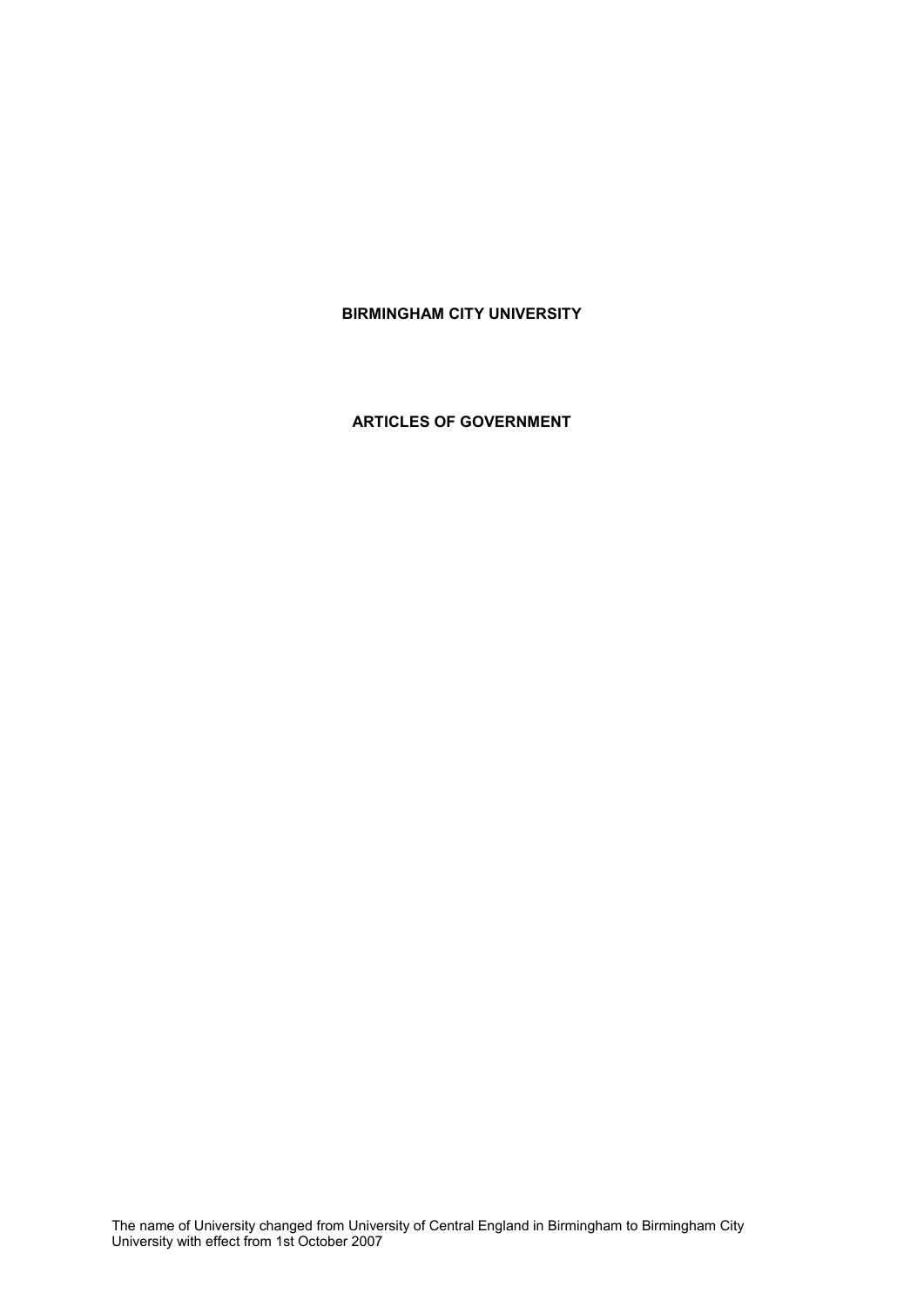In exercise of the powers conferred upon it by section 125 of the Education Reform Act 1988, the Birmingham City University higher education corporation makes the following Articles of Government in accordance with which the Birmingham City University shall be conducted:

### **1. INTERPRETATION**

1.1 In these Articles, words and expressions shall have the meanings ascribed to them in paragraph 1 of the Instrument of Government made by the Privy Council on the 26th day of April 1993 and

"the holders of senior posts" means the Principal, the Clerk and the holders of such other senior posts as the Board of Governors may determine and "holder of a senior post" shall be construed accordingly;

"the staff" includes both teaching and other staff of the University;

"staff Governor" means a member of the Board of Governors appointed on the nomination of the Academic Board, or as a co-opted staff nominee;

"student Governor" means a member of the Board of Governors appointed as a student nominee or a co-opted student nominee; and

"a students' union" means any association of the generality of students formed to further the educational purposes of the University and the interests of students as students.

1.2 The Interpretation Act 1978 shall apply for the interpretation of these Articles as it applies for the interpretation of an Act of Parliament.

## **2. CONDUCT OF THE UNIVERSITY**

2.1 The University shall be conducted in accordance with the provisions of the Education Acts 1944 to 1993 and any subsequent Education Acts, any relevant regulations, orders or directions made by the Secretary of State or by the Privy Council, and subject thereto, in accordance with the provisions of the Instrument, these Articles and any rules or bye-laws made under these Articles.

## **3. RESPONSIBILITIES OF THE BOARD OF GOVERNORS, PRINCIPAL AND ACADEMIC BOARD**

## **The Board of Governors**

- 3.1 The Board of Governors shall be responsible for:
	- (a) the determination of the educational character and mission of the University and for oversight of its activities;
	- (b) the effective and efficient use of resources, the solvency of the University and the Corporation and for safeguarding their assets;
	- (c) approving annual estimates of income and expenditure;
	- (d) the appointment, assignment, grading, appraisal, suspension, dismissal and determination of the pay and conditions of service of the Principal, the Clerk and the holders of such other senior posts as the Board of Governors may determine;
	- (e) setting a framework for the pay and conditions of all other staff.

### **The Principal**

3.2 Subject to the responsibilities of the Board of Governors, the Principal shall be the chief executive of the University and shall be responsible for: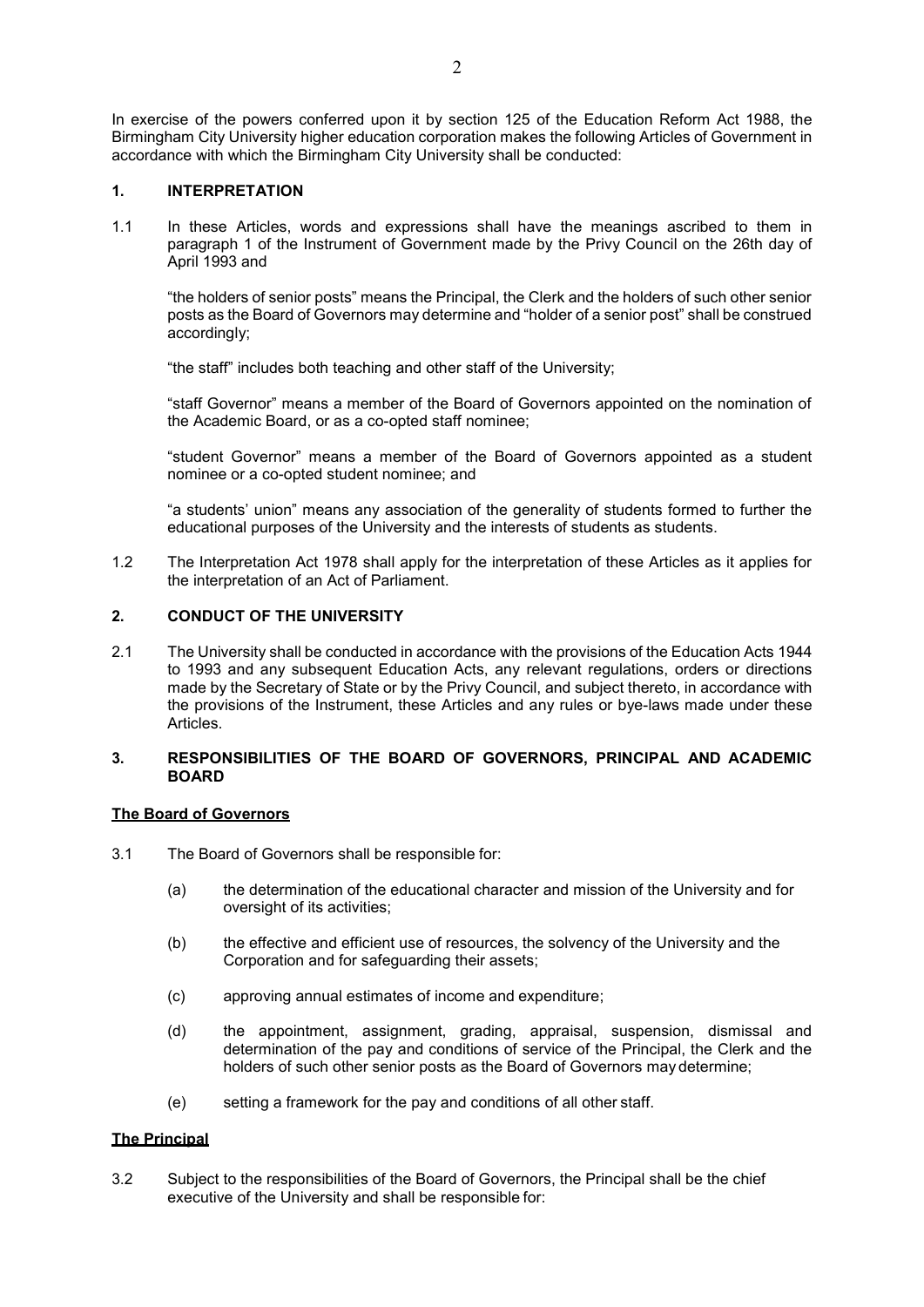- (a) making proposals to the Board of Governors about the educational character and mission of the University, and for implementing the decisions of the Board of Governors;
- (b) the organisation, direction and management of the University and leadership of the staff;
- (c) the appointment, assignment, grading, appraisal, suspension, dismissal and determination - within the framework set by the Board of Governors - of the pay and conditions of service of staff other than the holders of senior posts;
- (d) the determination, after consultation with the Academic Board, of the University's academic activities, and for the determination of its other activities;
- (e) preparing annual estimates of income and expenditure, for consideration by theBoard of Governors, and for the management of budget and resources within the estimates approved by the Board of Governors; and
- (f) the maintenance of student discipline and, within the rules and procedures provided for within these Articles, for the suspension or expulsion of students on disciplinary grounds or other urgent cause and for implementing decisions to expel students for academic reasons.

### **The Academic Board**

- 3.3 Subject to the provisions of these Articles, to the overall responsibility of the Board of Governors, and to the responsibilities of the Principal, the Academic Board shall be responsible for:
	- (a) general issues relating to the research, scholarship, teaching and courses at the University, including criteria for the admission of students, the appointment and removal of internal and external examiners; policies and procedures for assessment and examination of the academic performance of students; the content of the curriculum; academic standards and the validation and review of courses; the procedures for the award of qualifications and honorary academic titles; and the procedures for the expulsion of students for academic reasons. Such responsibilities shall be subject to the requirements of validating and accrediting bodies;
	- (b) considering the development of the academic activities of the University and the resources needed to support them and for advising the Principal and, through the Principal, the Board of Governors thereon; and
	- (c) advising on such other matters as the Board of Governors or the Principal may refer to the Academic Board.
- 3.4 The Academic Board may establish such committees as it considers necessary to enable it to carry out its responsibilities provided that each establishment is first approved by the Principal and Board of Governors. The number of members of any such committee and the terms on which they are to hold and vacate office shall be determined by the Academic Board.
- 3.5 The Academic Board shall hold at least three meetings in each year.
- 3.6 The quorum for meetings of the Academic Board shall be at least half of the members.

## **4. MEMBERSHIP OF THE ACADEMIC BOARD**

4.1 There shall be an Academic Board normally of 30 members and of no more than 40 members, comprising the Principal (who shall be Chair) and such other members of staff and students as may from time to time be approved by the Board of Governors.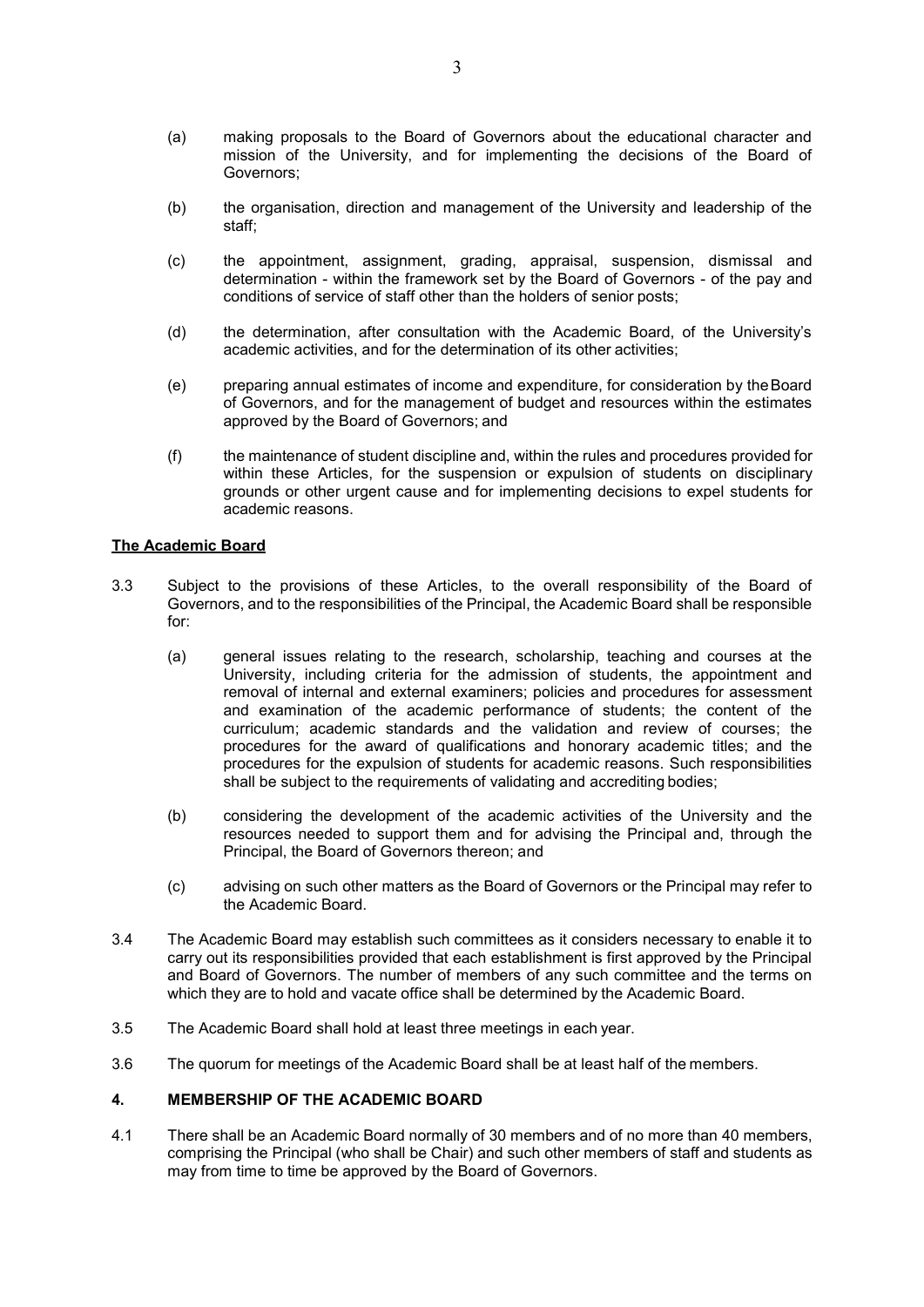- 4.2 The Principal (the Vice Chancellor) may nominate a Deputy Chair from among the members of the Academic Board to take the Chair in his or her place and shall nominate a member of staff of the University to act as Secretary to Academic Board. The period of appointment of members and the procedures for their selection or election arrangements shall be subject to the approval of the Vice-Chancellor.
- 4.3 The Academic Board shall consist of:
	- (a) The Principal (the Vice Chancellor)
	- (b) The Deputy-Vice-Chancellors and Pro-Vice-Chancellors on the basis of their having responsibility for one or more of the areas of academic quality, academic policy, research, planning or resources.
	- (c) The Executive Deans of Faculty
	- (d) The University Secretary
	- (e) One Head of School from each faculty nominated by the Dean
	- (f) One member of staff nominated by and from each Faculty Learning, Teaching, Assessment and Quality Committee (FLTAQ)
	- (g) A number of Directors or Heads drawn from those professional service departments whose work directly supports academic activities and governance. These shall include Academic Quality, Registry, Library, IT, Planning and Student Recruitment
	- (h) Up to four student representatives elected by and from the students of the University. One representative shall be the President of the Students' Union. The constituencies of the remaining three representatives shall be determined by the Principal and shall be reflective of the composition of the student body as a whole.
	- (i) The Academic Registrar (or equivalent), who shall be Executive Secretary
	- (j) The remaining members shall include other members of staff and may include up to 2 co-opted members. The balance of membership shall reflect the academic mission and work of the University and the diversity of its staff.
- 4.4 Subject to the provisions of these Articles and after consultation with the Board of Governors, the Academic Board may make such rules and standing orders as are necessary for the exercise of its functions.

## **5. DELEGATION OF FUNCTIONS AND COMMITTEES**

- 5.1 Subject to the following provisions of this Article, the Board of Governors may establish committees for any purpose or function, other than those assigned elsewhere in these Articles to the Principal or to the Academic Board, and may delegate powers to such committees or to the Chairman of the Board of Governors or to the Principal.
- 5.2 The Board of Governors shall establish a committee or committees to determine or advise on such matters relating to employment policy or finance as the Board of Governors may remit to them. The members of any committee or committees established by the Board ofGovernors for such matters shall be drawn from the Board of Governors (other than staff or student governors) and may also include other individuals who are not members of the Board of Governors but who may be co-opted to a committee or committees because of a particular interest, skill or expertise.
- 5.3 The members of any committee or committees established for any purpose permitted by these Articles other than a committee or committees established pursuant to Article 5.2 shall be drawn from the Board of Governors and may also include other individuals who are not members of the Board of Governors but who may be co-opted to a committee or committees because of a particular interest, skill or expertise.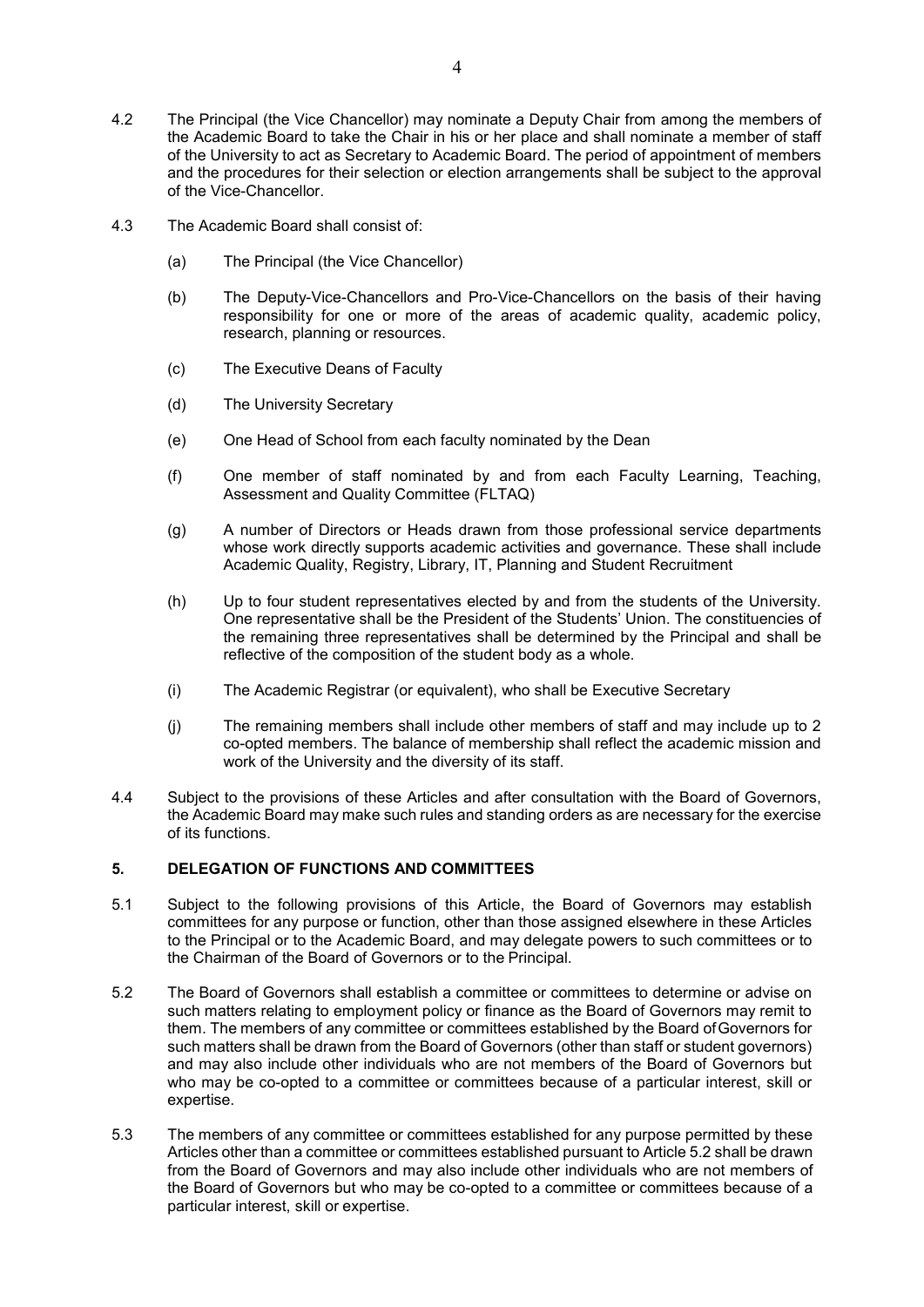- 5.4 The Board of Governors shall not, however, delegate the following:
	- (a) the determination of the educational character and mission of theUniversity;
	- (b) the approval of the annual estimates of income and expenditure;
	- (c) ensuring the solvency of the University and the Corporation and the safeguarding of their assets;
	- (d) the appointment or dismissal of the Principal;
	- (e) the varying or revoking of these Articles; or
	- (f) the determination of membership numbers of the Board of Governors.

# **6. APPOINTMENT OF THE CLERK TO THE BOARD OF GOVERNORS**

6.1 The Board of Governors shall appoint a Clerk to act as secretary to the Board of Governors.

## **7. PROCEDURES FOR MEETINGS**

- 7.1 The quorum for meetings of the Board of Governors shall be seven members of whom four shall be independent members. If a meeting is quorate, but less than half the members present are independent members, a majority of the independent members present shall be able to require that a decision be deferred to the next meeting. No decision shall be deferred more than once under this provision.
- 7.2 Members of the Board of Governors shall not be bound in their speaking and voting by mandates given to them by other bodies or persons, except where acting as a proxy for another member.
- 7.3 (a) The Board of Governors at their first meeting and at the first meeting of each ensuing three-year period from 1st April 1989, shall appoint from among their number a Chairman and Deputy Chairman. The Clerk shall take the Chair and call for nominations. If only one nomination is received the Clerk shall declare that candidate elected as Chairman or Deputy Chairman. If more than one nomination is received, there shall be a secret ballot. The candidate receiving the greatest number of votes shall be declared elected as Chairman or Deputy Chairman.
	- (b) If the Chairman is absent from any meeting the Deputy Chairman shall preside. If both are absent from any meeting the members present shall choose one of their number to preside at the meeting.
	- (c) Only independent members and co-opted members who are not staff of or students of the University are eligible for appointment as Chairman, Deputy Chairman or chairman of a meeting.
- 7.4 The proceedings of the Board of Governors shall not be invalidated by any vacancy in their number or by any defect in the election, appointment or qualification of any governor.
- 7.5 All meetings of the Board of Governors shall be summoned by the Clerk or an authorised representative.
- 7.6 At least seven clear days' notice of an ordinary meeting of the Board of Governors and at least three clear days' notice of an extraordinary meeting shall be given, specifying the business proposed to be transacted. The notice shall be left at or sent to the usual place of residence of each governor provided that want of service of the notice on any governor shall not affect the validity of the meeting.
- 7.7 The Board of Governors shall from time to time decide on the frequency of their meetings but shall hold at least three meetings in each year.
- 7.8 An extraordinary meeting shall be held on a written request to the Clerk by the Chairman or any five members. No business shall be transacted at an extraordinary meeting except that which is contained in the notice summoning the meeting.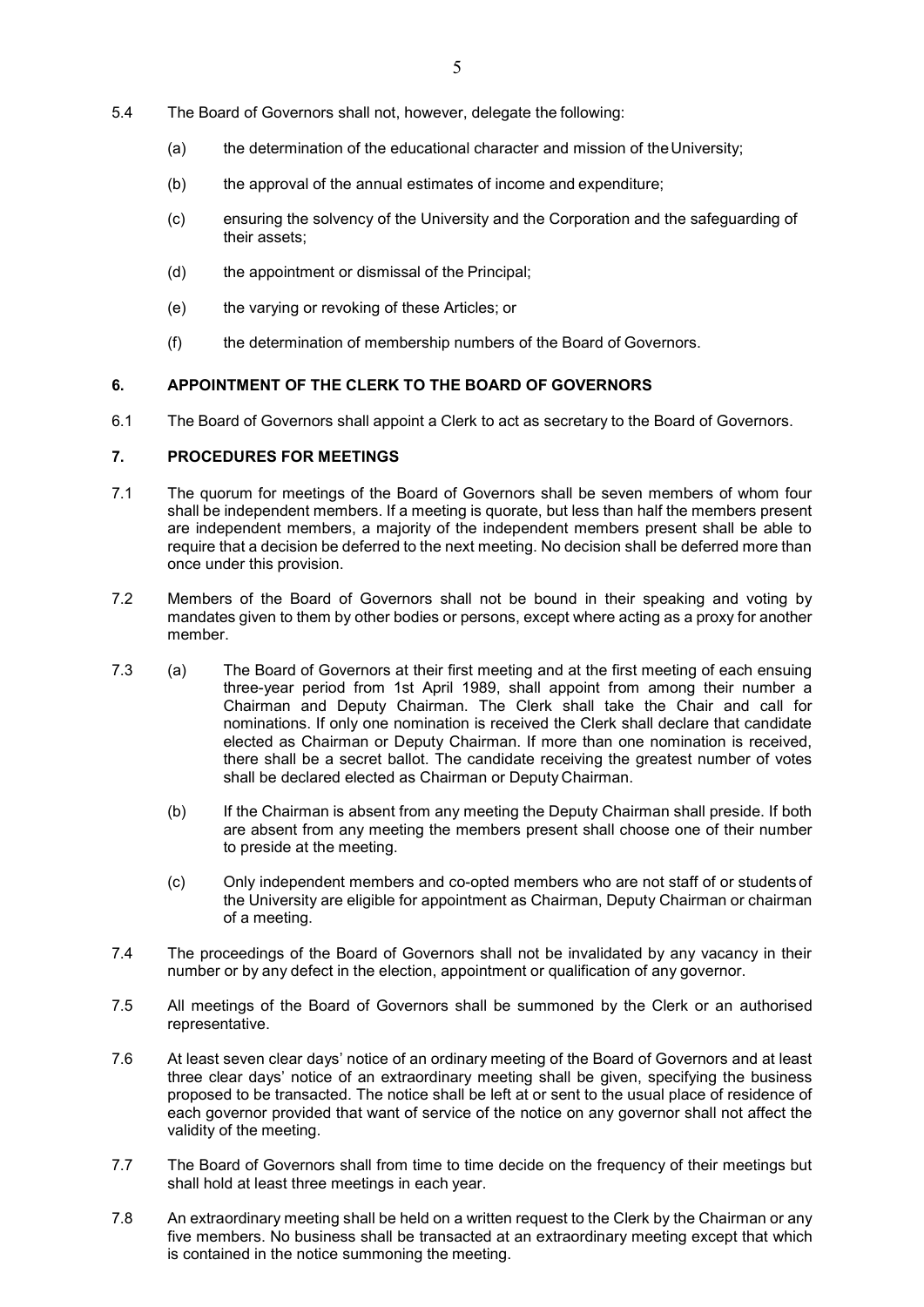- 7.9 If within 30 minutes from the time appointed for a meeting a quorum is not present, the meeting shall stand adjourned to such day, time and place as shall be determined. No business shall be transacted at an adjourned meeting other than the business which could have been transacted at the original meeting.
- 7.10 Every question needing to be determined at a meeting of the Board of Governors other than that relating to the filling of a vacancy or the appointment of a member shall be determined by a majority of votes of the governors present and voting expressed by a show of hands unless it is resolved before the question is put that a poll be held to determine theissue.
- 7.11 Where there is an equal division of votes the chairman of the meeting shall have a second or casting vote.
- 7.12 Any resolution of the Board of Governors may be rescinded or varied at a subsequent meeting if notice of the proposal to rescind or vary the same has been given to all members of the Board in the notice of business to be transacted.
- 7.13 A resolution in writing to which every member signifies acquiescence in writing shall be valid as if the same had been passed at a meeting of the Board of Governors duly convened and held.
- 7.14 If any governor has a pecuniary, family or other personal interest in any contract, proposed contract or other matter and is present at a meeting at which the contract or other matter is the subject of consideration, the governor shall at the meeting and as soon as practicable after commencement disclose the fact and shall not take part in the consideration or discussion of the contract or other matter or vote on any question with respect to it and shall be required to withdraw from the meeting for consideration of that item. Nothing in this Article shall prevent the Board of Governors considering and voting upon proposals for the Corporation to insure the members of the Corporation against liabilities incurred by the members arising out of their office or prevent the Corporation from obtaining such insurance and paying the premiums.
- 7.15 Staff governors and student governors shall withdraw from meetings of the Board of Governors or its Committees where the matter under consideration relates to appointment, remuneration, promotion or the terms and conditions of service or conduct of a member of staff or student or a prospective member of staff or prospective student. The Principal shall withdraw from meetings of the Board or its Committees where the matter under consideration relates to the Principal's own remuneration, terms and conditions of service or conduct.
- 7.16 The agenda for every meeting of the Board of Governors or its committees, draft minutes, approved by the Chairman, signed minutes of such meetings and any report document or other paper considered at any such meeting shall, in each case as soon as may be, be made available at the University by the Board of Governors to any member of staff or student wishing to inspect them subject to the terms of paragraph 7.17 below.
- 7.17 There may be excluded from any item required to be made available in pursuance of paragraph 7.16 above, any material relating to:
	- (a) a member of staff employed at or proposed to be employed at the University;
	- (b) a student at, or candidate for admission to the University;
	- (c) any matter which, by reason of its nature, the Board of Governors are satisfied should be dealt with on a confidential basis.
- 7.18 The Board of Governors shall make rules regarding the use of proxy votes at its meetings and meetings of its committees.

## **8. MEMBERSHIP**

- 8.1 Every vacancy in the office of governor shall as soon as possible be notified by the Clerk to the appointing authority.
- 8.2 The Board of Governors shall determine procedures for the nomination of appointed members other than independent members.
- 8.3 Upon the vacancy for an independent member arising the Clerk shall seek written nominations for appointment from the members of the appointing authority. Upon receipt of nominations and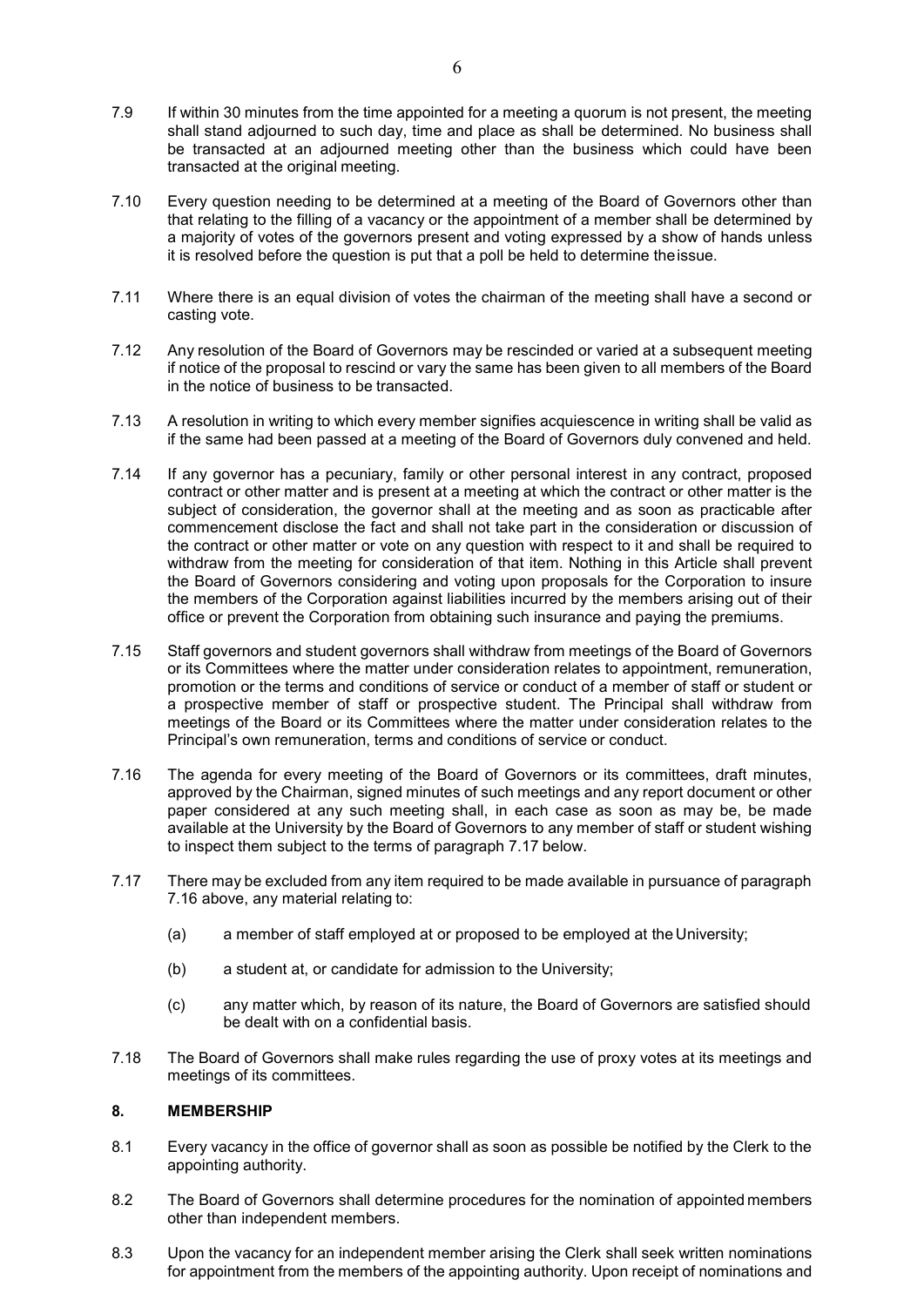where the number of nominations received exceeds the number of vacancies, the Clerk shall conduct a postal ballot under the single transferable vote system of members of the appointing authority. The candidate receiving the greatest number of votes shall be appointed by resolution of the appointing authority. Where the number of nominations received is equal to, or lower than, the number of vacancies, the nominations shall be put to the appointing authority without recourse to a ballot. In such circumstances the appointment shall be determined by a vote representing an absolute majority of all members entitled to be present and to vote on the appointment and voting shall be expressed by a show of hands, unless it is resolved before the question is put that a poll be held to determine the issue. Proxy votes may be accepted in accordance with the rules established under Article 7.18 in any ballot or vote concerning the appointment of an independent member.

- 8.4 Where the independent members are the appointing authority they shall form a committee for this purpose. The committee shall be called by the Clerk and shall conduct its business in accordance with the provisions for the conduct of the Board of Governors. The quorum for this committee shall be five. Proxy votes may be accepted in accordance with the rules established under Article 7.18.
- 8.5 Upon a vacancy arising for an appointed member other than an independent member, the Clerk shall seek nominations in accordance with the procedures determined by the Board of Governors under 8.2 above. Where the number of nominations received is equal to or lower than the number of vacancies in the category concerned, the nominations shall be considered by the Board of Governors in a meeting without recourse to a ballot. In such circumstances, the appointment shall be determined by a vote representing an absolute majority of all members entitled to be present and to vote on the appointment and voting shall be expressed by a show of hands, unless it is resolved before the question is put that a poll be held to determine the issue. Where the number of nominations received is greater than the number of vacancies in the category concerned, the Clerk shall conduct a postal ballot under the single transferable vote system of all members entitled to vote on the appointment. The candidate receiving the greatest number of votes shall be appointed by resolution at a meeting of the Board of Governors. In any ballot or vote concerning the appointment of a co-opted member or of an appointed member other than an independent member, proxy votes may be accepted in accordance with the rules established under Article 7.18.
- 8.6 If a prospective member of the Board of Governors is aged over 70 on the date the appointment is to take effect, the appointing authority must determine to make the appointment by a vote representing an absolute majority of all members of that authority.

## **9. APPOINTMENT, PROMOTION AND CONDUCT OF STAFF**

- 9.1 Each member of the staff shall serve under a contract of employment with theCorporation.
- 9.2 Upon the occurrence of a vacancy or expected vacancy for the post of Principal, the post shall be advertised nationally.
- 9.3 After consultation with the staff, the Board of Governors shall make rules relating to the conduct of the staff.
- 9.4 In making rules under Article 9.3, the Board of Governors shall have regard to the need to ensure that academic staff of the University have freedom within the law to question and test received wisdom, and to put forward new ideas and controversial or unpopular opinions, without placing themselves in jeopardy or losing their jobs or any privileges they may have at the University.

## **10. SUSPENSION AND DISMISSAL OF STAFF**

## **Suspension**

- 10.1 The Chairman of the Board of Governors or in the absence of the Chairman the Deputy Chairman, may suspend from duty, with pay, the holder of a senior post for misconduct or other good and urgent cause. The Chairman, or Deputy Chairman, shall report such suspension in writing to the Board of Governors within two working days or as soon thereafter as practicable.
- 10.2 The Principal may suspend from duty, with pay, any member of the staff of the University, other than the holder of a senior post for misconduct or other good and urgent cause.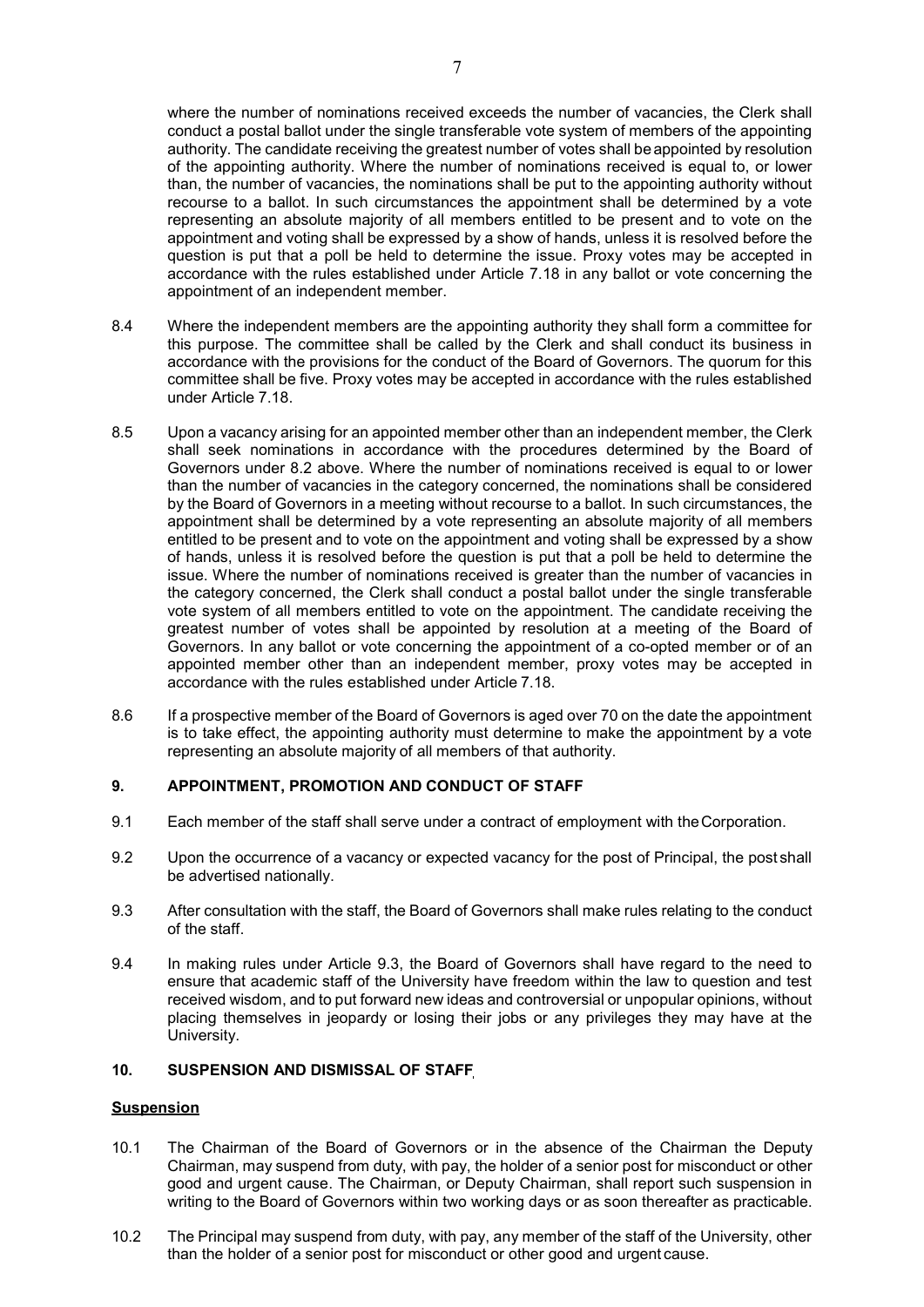- 10.3 Anyone who is suspended from duty under Articles 10.1 or 10.2 shall be entitled to receive from the Principal, or in the case of the holders of senior posts from the Chairman or Deputy Chairman of the Board of Governors, written notification of the suspension, setting out the grounds on which the decision to suspend has been taken.
- 10.4 Procedures for the suspension of staff under Articles 10.1 or 10.2 shall be specified in rules made by the Board of Governors after consultation with the staff. The rules shall include provision that:
	- (a) any person who has been under suspension for three weeks or more may appeal in writing to the Board of Governors against the suspension, save that no such right of appeal shall lie if the person is the subject of a reference to a Special Committee under Article 10.5 or of a notification from the Principal under Article 10.12;
	- (b) any appeal made under 10.4(a) shall be considered as soon as practicable;and
	- (c) a suspension against which an appeal is made shall continue to operate pending the determination of the appeal.

## **Dismissal**

- (i) Holders of senior posts including the Principal and the Clerk to the Board ofGovernors
- 10.5 If the Chairman of the Board of Governors, or in his or her absence the Deputy Chairman, ora majority of the members of the Board of Governors, consider that it may be appropriate forthe Board of Governors to dismiss the holder of a senior post, the Chairman, Deputy Chairman or Board of Governors as appropriate shall refer the matter to a Special Committee of the Board of Governors, which shall be convened as soon as possible to examine the facts, otherwise investigate the grounds for dismissal and make a report to the Board of Governors.
- 10.6 The person whose dismissal is to be considered by the Special Committee shall have theright to make representations to the Committee, including oral representations, for which purpose he or she may be accompanied and represented by a friend.
- 10.7 The Special Committee shall prepare a written report for consideration by the Board of Governors, a copy of which shall be sent to the person to whom it relates. The report shall set out the facts relating to the case, and any considerations which the Committee considers should be taken into account in the Board of Governors' consideration of the matter. The report should not contain recommendations as to the decision to be taken by the Board of Governors.
- 10.8 The Board of Governors shall consider the report of the Special Committee and take such action as it considers appropriate, which may include the dismissal of the person concerned. The person concerned shall have the right to make representations to the Board of Governors, including oral representations, for which purpose he or she may be accompanied and represented by a friend.
- 10.9 The Special Committee shall consist of three members of the Board of Governors. The Chairman of the Board of Governors, the Deputy Chairman and the Principal shall not be eligible for membership of the Special Committee.
- 10.10 The Board of Governors shall make rules specifying procedures for the conduct of the Special Committee and other aspects of the procedure set out in Articles 10.5 to 10.9.
- (ii) Other Members of Staff
- 10.11 The Principal may dismiss any member of the staff of the University other than the holder of a senior post and if the circumstances are such that he or she is entitled to do so by virtue of the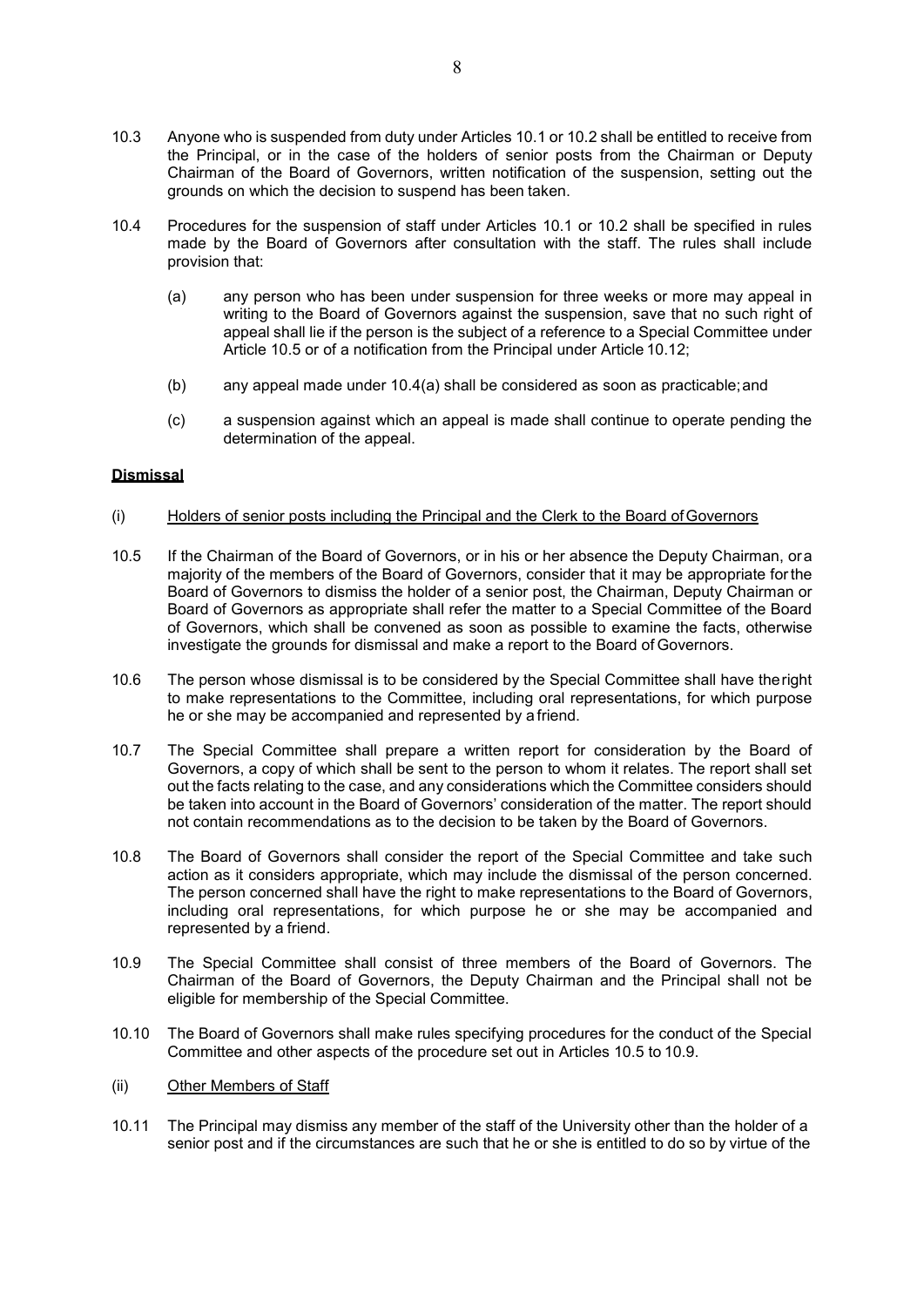conduct of that member of staff that dismissal may take immediate effect without any need for prior notice.

- 10.12 Where the Principal proposes to dismiss such a member of staff and the circumstances described in Article 10.11 do not prevail he or she shall notify the member of staff concerned of that proposal. That staff member shall be given an opportunity to make representations to the Principal (including oral representations, for which purpose the staff member may be accompanied and represented by a friend) before any decision to dismiss by the Principal is taken.
- 10.13 Where a staff member has been dismissed pursuant to Article 10.11 or a decision to dismiss has been taken pursuant to Article 10.12 that staff member may appeal against the dismissal or decision, as the case may be, to the Board of Governors. In the case of an appeal against a decision to dismiss, the dismissal shall not take effect until the appeal has been determined.
- 10.14 Procedures for the dismissal of staff by the Principal and for the consideration of appeals against dismissals shall be specified in rules made by the Board of Governors after consultation with the staff. The rules should include rights of representation.
- 10.15 The Principal may delegate his or her powers of suspension or dismissal to another member of staff. In such cases the Principal remains responsible, with the Board of Governors, for ensuring that the relevant rules are observed.

### **11. GRIEVANCE PROCEDURE**

11.1 After consultation with the staff the Board of Governors shall make rules specifying procedures according to which staff may seek redress of any grievances relating to their employment.

### **12. STUDENTS**

- 12.1 A students' union shall conduct and manage its own affairs and funds in accordance with a constitution approved by the Board of Governors and shall present audited accounts annually to the Board of Governors. No amendment to or rescission of that constitution, in part or in whole, shall be valid unless and until approved by the Board of Governors.
- 12.2 The Board of Governors, after consultation with the Academic Board and representatives of students, shall make rules with respect to the conduct of students, including procedures for suspension and expulsion.
- 12.3 In exercise of their responsibilities under Article 3.3 (a), the Academic Board, after consultation with the Board of Governors and representatives of students, shall determine procedures for the expulsion of a student for an unsatisfactory standard of work or other academic reason.
- 12.4 The Board of Governors after consultation with representatives of students, shall make arrangements to ensure that students have an appropriate opportunity to raise matters of proper concern to them at all levels in the University and should provide for the procedures to be followed to that end.

### **13. FINANCIAL MATTERS**

- 13.1 The Board of Governors shall determine the tuition and other fees payable to the Corporation (subject to any terms and conditions attached to grants, loans or other payments paid or made by the Higher Education Funding Council for England or the Further Education Funding Council).
- 13.2 The Board of Governors shall keep accounts and records and appoint auditors in accordance with the provisions of the Act.
- 13.3 Annual estimates of income and expenditure shall be prepared by the Principal for the consideration and approval of the Board of Governors.